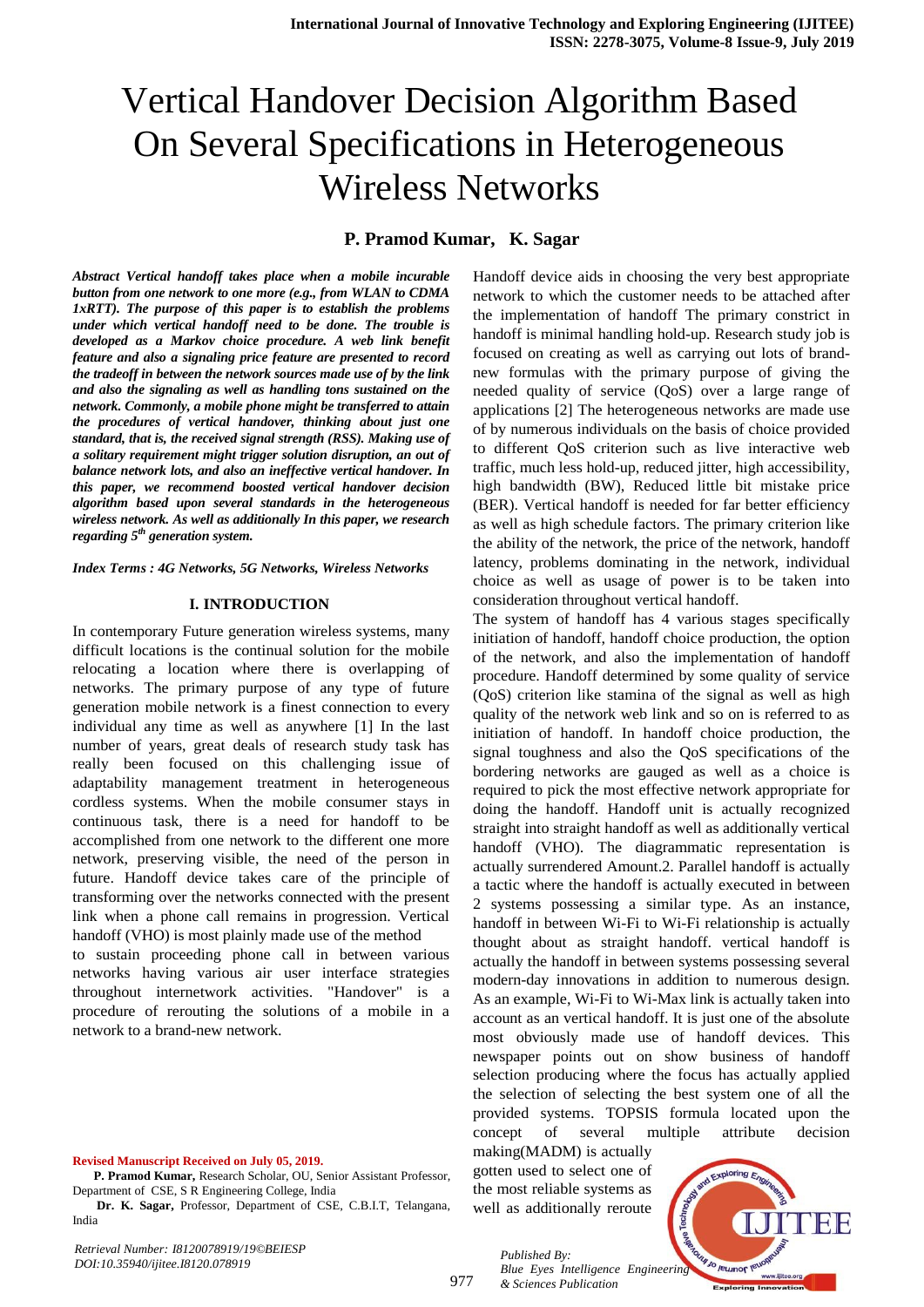the web link to the mobile phone terminal System choice period pinpoints the greatest appropriate system one of all the on-call systems selected to do the handoff. Completion of handoff cope with the building of a relationship, launch of hookup, and also system safety and security parts..



**Figure 1: Horizontal and Vertical Handoff**

In addition, the vertical handoff is classified right into 2 kinds such as higher and also descending handoffs; as well as tough as well as soft handoffs. Based upon the protection location of residence as well as target networks; Vertical handoff is actually classified as greater as well as additionally down stand-up handoffs. If the transforming of the mobile phone is actually coming from a little defense place to a significant insurance policy protection area system, it is actually named as a greater handoff. On the different one more palm, if transforming continues to be in the reverse guidelines, i.e., coming from a greater defense place to a much smaller sized insurance policy protection area system it is actually named as a down handoff. Furthermore, the vertical handoff treatment where a mobile phone nodule associated with the new center terminal after getting removed coming from the previous center terminal is actually phoned as hard handoff or even breather just before help make. On the variety of an additional palm, in the delicate handover, a mobile phone nodule protects the relate to the previous center terminal till its own association along with the new center terminal is actually ended up. This procedure is likewise called as made prior to breaking as well as the mobile node preserves synchronized links with both the base terminals throughout the acting duration. Soft handoffs are better contrasted to tough handoffs as they remove the issue of interruption of the solution. Furthermore, there are numerous various other vertical handoffs offered in the local area network. Remembering the size of the paper, these are left out. The complying with Number 3 shows the vertical handoff taxonomy.



**Figure 2: Taxonomy of Vertical Handoff**

*Retrieval Number: I8120078919/19©BEIESP DOI:10.35940/ijitee.I8120.078919*

## **II. RELATED WORK**

There are numerous approaches of vertical handover decision algorithm, as complies with:

RSS-based formulas: This approach makes use of the RSS formula as the handover trigger [3] and also to make a decision handover [4] The RSS-based formula has actually been enhanced by adjusting the RSS limit [5] as well as by integrating the RSS limit with the individual's speed as well as area.

Context-aware-based formulas: Handover is made a decision based upon signal high quality, the network and also the context of the mobile phone [1] Context can be specified as the scenario of an entity [7] or a place, setting, identification as well as time.

Price function-based formulas: This approach can become close to in 2 means: network-related expense feature, as well as user-related expense feature variables associated with the user-related price feature, are protection, financial price and also power intake.

Normally, RSS-based formulas are the least intricate system, yet it is additionally the least exact. On the other hand, formulas, such as unclear reasoning as well as expense feature, are extremely complicated, yet they are likewise extremely precise and also offer greater network performance. Thus far, there has actually been much research study done on several requirements vertical handover choice formulas. It is discovered that they can make a quantitatively-calculated choice utilizing some standards of the prospects. This verdict is obtained by contrasting Several requirements Backer Weighting (MEW), Basic Additive Weighting (SAW), the Method for Order Choice by Resemblance to Perfect Option (TOPSIS) as well as Grey Relational Evaluation (GRA). Their efficiency in handover effectiveness is likewise checked out.

The contrast has actually been a substitute in the heterogeneous network atmosphere of WLAN, UMTS (Universal Mobile Telecoms Equipments) and also GPRS. After that, a contrast of network efficiency (BER, hold-up, jitter and also bandwidth) has actually been accomplished. The outcomes suggest that WPM has much better precision in picking a target network contrasted to SAW. One more several requirements formula, ELECTRE, has actually been executed as the vertical handover choice as well as assessed making use of mathematical evaluation. ELECTRE (Removal et Croix Traduisant la Reality, or removal as well as option sharing truth) is contrasted to the formula of SAW as well as TOPSIS. It needs to be kept in mind that the ideal option of the requirements is important to make certain choice precision. There are numerous requirements, userrelated or network relevant, such as RSS, flexibility, application and also bandwidth.

Numerous handoff choice formulas have actually been recommended in the literary works in [1]. A contrast is done amongst numerous formulas like straightforward additive weight (SAW), grey relational evaluation (GRA) as well as multiplicative backer weighting (MEW), method for order

choice by resemblance to excellent remedy (TOPSIS) for choosing when to execute a vertical handoff.



*Published By: Blue Eyes Intelligence Engineering & Sciences Publication*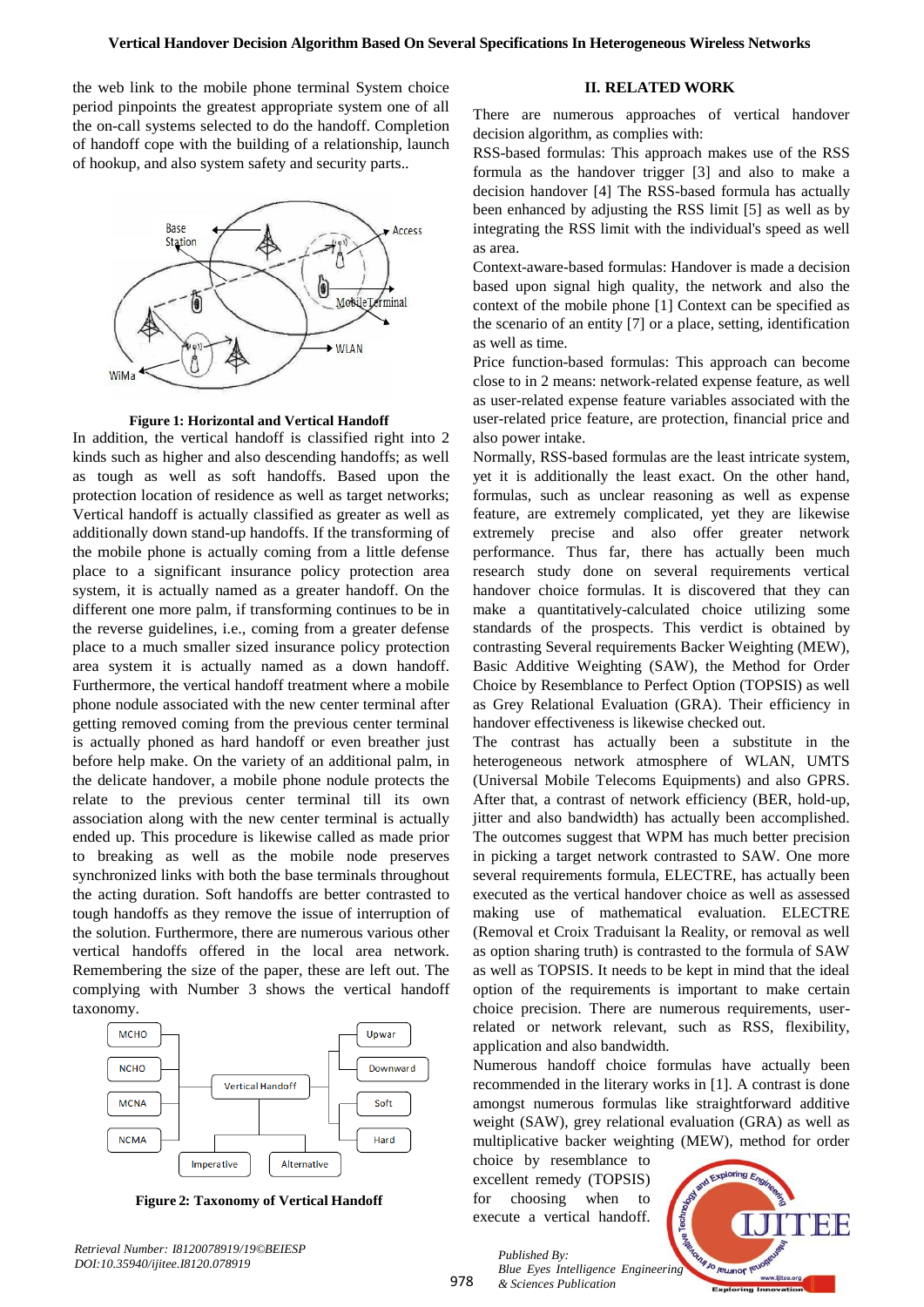An unique vertical handover choice system to prevent the handling hold-up as well as power usage as well as to lower the overload as well as the handling hold-up is suggested in [8] An vertical handover choice plan to prevent the handling hold-up which utilizes the MADM approach is specified in [8]. A formula to make a count on handover choice as well as to minimize handling hold-up in a heterogeneous wireless atmosphere utilizing T-DVHD. A unique dispersed vertical handoff choice formula making use of the straightforward additive weight approach with a dispersed way to prevent the downsides is gone over. All these recommended jobs primarily lay their focus on the handoff choice making as well as computing the standards for handoff choice making on the mobile incurable end and also the suggested formulas are used for minimizing the hold-up as a result of handling by doing the needed computations utilizing MADM in a dispersed fashion.

Maintaining sight to all these strategies, the here and now job suggests a formula to examine and also pick the most effective network among numerous site visitor networks for the vertical choice systems and also the position of the network maximizes the very best readily available network in the restriction of several network atmospheres.

## **III. HETEROGENEOUS WIRELESS ACCESS NETWORKS**

The signal toughness of heterogeneous wireless access networks commonly various terms, protection, information price, latency, as well as loss price and so on. Consequently, each of the styles is almost sustained a various collection of details solutions and also tools. Nonetheless, these networks will certainly exist side-by-side and also make use of a typical IP core to supply solutions varying from low-datarate non-real-time applications to high-speed real-time multimedia applications to finish individuals given that the networks have attributes that match each various other. The constraints of these corresponding wireless accessibility networks can be gotten over via the combination of the various innovations right into a solitary unified system (that is, a 4G system) that will certainly encourage mobile customers to be attached to the fifth Generation system utilizing the very best readily available gain access to network that fits their demands.

The developing 5G network will effortlessly incorporate numerous kinds of wireless gain access to networks consisting of the following:

 Wireless individual location networks, such as Bluetooth, that give a range-limited impromptu wireless solution to individuals.

 $\triangleright$  A wireless computer network, such as 802.11 x (Wi-Fi), that give high-throughput links for fixed or quasi-stationary wireless customers without the pricey framework of 3G.

## **IV. MULTIPLE CRITERIA HANDOFF DECISION ALGORITHM**

Carrying on, TOPSIS has numerous benefits over various other several requirements formulas. Its idea is basic: it has an effective computer particular and also has the ability to determine loved one efficiency for every different. Throughout the simulation, contrasted to various other

*Retrieval Number: I8120078919/19©BEIESP DOI:10.35940/ijitee.I8120.078919*

formulas, TOPSIS offers greater throughput as well as reduced packet loss. In a various viewpoint, the handover choice formula is made up of 4 standards: RSS, price feature. In addition, the formula requires the network (network geography as well as radio) as well as mobile (price feature as well as mobile rate) as the input. Even more information regarding the network criteria is discussed in the following area.

There are 2 mobile terminal criteria in this research study: price feature and also mobile rate. There are 3 sorts of price feature, noted as adheres to:

- 1. Gold price: A top customer registration that enables the usage of the highest level of Quality of Service (QoS). The expense feature is pointless.
- 2. Silver price: A tool concern individual registration that would certainly attempt to stabilize in between QoS demands and also expense feature.
- 3. Bronze expense: A reduced customer registration where the expense feature is considerably more crucial than any type of QoS criteria.

The TOPSIS approach gives versatility in specifying the weights of the numerous requirements top priority. There are 3 kinds of top priority in the numerous standards vertical handover choice: equivalent top priority, mobile concern as well as network concern. The top priority technique highlights the mobile specification (price feature and also mobile rate); on the other hand, network concern stresses network tenancy. Each concern has a specific weight, as offered in Table [1.](#page-2-0)

<span id="page-2-0"></span>

**Figure 3. Message flow diagram for the multiple criteria handoff decision algorithm.**



*Blue Eyes Intelligence Engineering & Sciences Publication* 

*Published By:*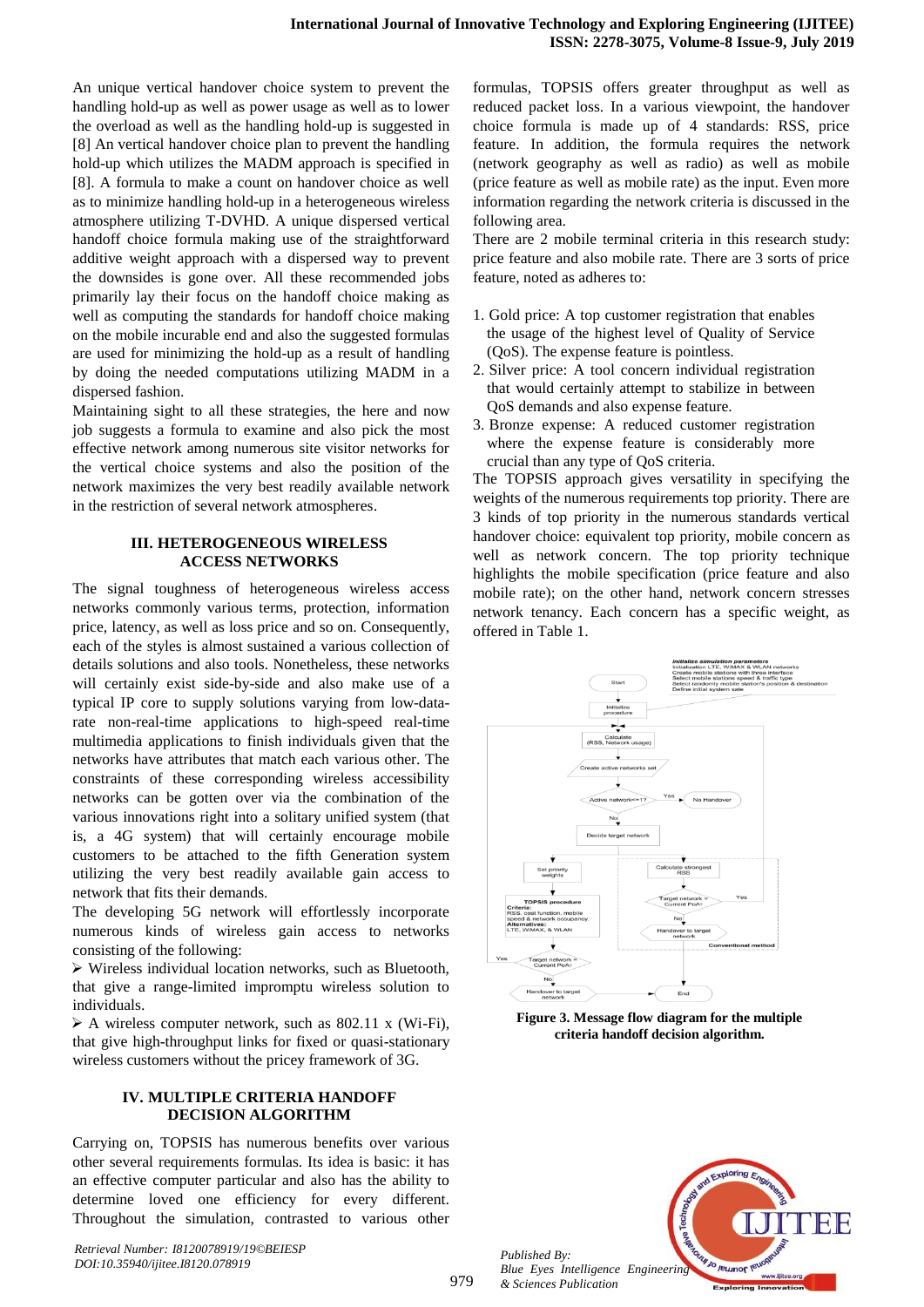| Criteria             | Equal<br>Priority | Mobile<br>Priority | Network<br>Priority |
|----------------------|-------------------|--------------------|---------------------|
| Cost function        | 0.25              | 04                 | 01                  |
| Mobile speed         | 025               | 0.4                | 0.1                 |
| <b>RSS</b>           | 0.25              | 0.                 | U 4                 |
| Network<br>occupancy | 0.25              | 01                 | 04                  |

**Table 1. Priority weights.**

## **V. SIMULATION ALGORITHM**

To acquire efficiency outcomes, the suggested formula is applied by utilizing NS-2 simulation (UPM Lib., Selangor, Malaysia). We executed the standard network according to the RSS technique in the vertical setting. Really, mostly all of the study documents and also actual releases are concentrated on a solitary statistics like RSS due to the fact that this detail is determined in mostly all mobile phones when this technique is gotten an execution in the handover element as a result of the price and also simpleness. For that reason, to check out the performance of our proposition, the simulations are performed in contrast with this item and also taken as the standard for the evaluation of the handover procedure. Afterward, an assessment of the handover effectiveness is done by checking out the possibility of success as well as failing of handover. Going on, handovers are determined based upon the complete vertical handover event throughout an energetic telephone call. It is essential in examining a mobile network's efficiency as it is affected by signifying tons and also a shipment of QoS. It deserves keeping in mind that unneeded handover will certainly lose network sources as well as time, subsequently adding to ineffectiveness. The handover failing chance is the standard of the inbound handover demands that can not be serviced as a result of the absence of sources.

The network geography includes the LET, WiMAX and also WLAN networks The span of WiMAX is 2500 m, LTE 1000 m as well as WLAN 300 m. WiMAX covers 75% of the simulation location; at the same time, LTE covers 65%, and also WLAN covers 75%. The radio specification exists in Table 1. The tracks of MNs are arbitrarily courses. The Customer Datagram Method is made use of to send 4960 bytes of the video clip as well as 320 bytes of audio web traffic in between MN and also CN. At the same time, the inter-packet transfer period is 0.04 s. The simulation time is evaluated 480 s, while the outcomes are calculated by taking the typical rate of 10-times carrying out the situation. Simulations are done making use of 15 arbitrary mobile node trajectories throughout LET, WiMAX as well as WLAN networks..

### **VI. VERTICAL HANDOFFS IN 5G WIRELESS NETWORKS**

Movement monitoring is a primary obstacle in the progressing multi-service 5G heterogeneous network. The 5th generation heterogeneous includes 2 parts: area monitoring and also handoff monitoring. And also Place monitoring tracks and also finds the mobile terminal (MT) for effective info shipment.

Handoff monitoring preserves the energetic links for wandering Mobile Terminals as they alter their factor of add-on to the network. Handoff is the device through which a recurring link in between an MT as well as a correspondent terminal is moved from one factor of add-on to the network to an additional. That is, the handoff is the device whereby an MT maintains its link energetic when it moves from the insurance coverage location of one network accessory indicate one more. In mobile phone vocal telephone along with mobile phone relevant information systems, such a variable of extra is actually named get to a variable, as well as likewise in a wireless local area network, it is actually named a servile terminal.

The 5th era communication network utilizing handoff technique. It could be classified using the network kind necessitated straight into parallel handoff as well as likewise vertical handoff conditions as an MT transfer within or even in between a variety of overlays of a WON. Parallel handoff is actually a handoff that happens in between the APs or even BSs of the particular very same network technology. Essentially, a parallel handoff happens in between the consistent tissues of a wireless availability unit. As an instance, the change of sign gearbox of an MT coming from an IEEE 802.11 g AP to a geographically neighboring IEEE 802.11 g AP is actually a straight handoff operation. The network immediately swaps the defense task coming from one variable of an add-on to another each and every single opportunity an MT crosses coming from one tissue right into a neighboring tissue maintaining the identical network advancement. vertical handoffs are actually needed taking into consideration that the MT can easily certainly not wage its own communication without implementing it. vertical handoff is actually a handoff that occurs in between the numerous aspects of add-on originating from several network developments. As an instance, the switch of sign gearbox coming from an IEEE 802.11 g AP to the BS of an overlaid mobile phone network is actually an vertical handoff technique. Consequently, straight handoffs are actually carried out throughout various tissues of wireless get to devices, which differ in a variety of factors including gotten sign stamina data transfer, info rate, insurance policy protection place, in addition to consistency of treatment. The punishment of stand-up handoffs is actually additional hard as distinguished to direct handoffs due to the variety of high qualities of the systems required. Overall, there is actually 2 types of vertical handoff: upwards in addition to down. A much higher vertical handoff is actually a handoff to a wireless overlay along with a much bigger tissue size and also minimized data transfer. A falling vertical handoff is actually a handoff to a wireless overlay along with a much smaller sized tissue size as well as likewise much bigger data transfer. Thus, a mobile phone carrying out a greater vertical handoff separates coming from a network offering much smaller sized defense site as well as additionally more significant ease of access cost to a new one offering larger insurance policy protection having said that lowered access

to fee), while a cellular phone performing a down vertical handoff separates coming from a network

*& Sciences Publication* 

*Published By:*



*Retrieval Number: I8120078919/19©BEIESP DOI:10.35940/ijitee.I8120.078919*

980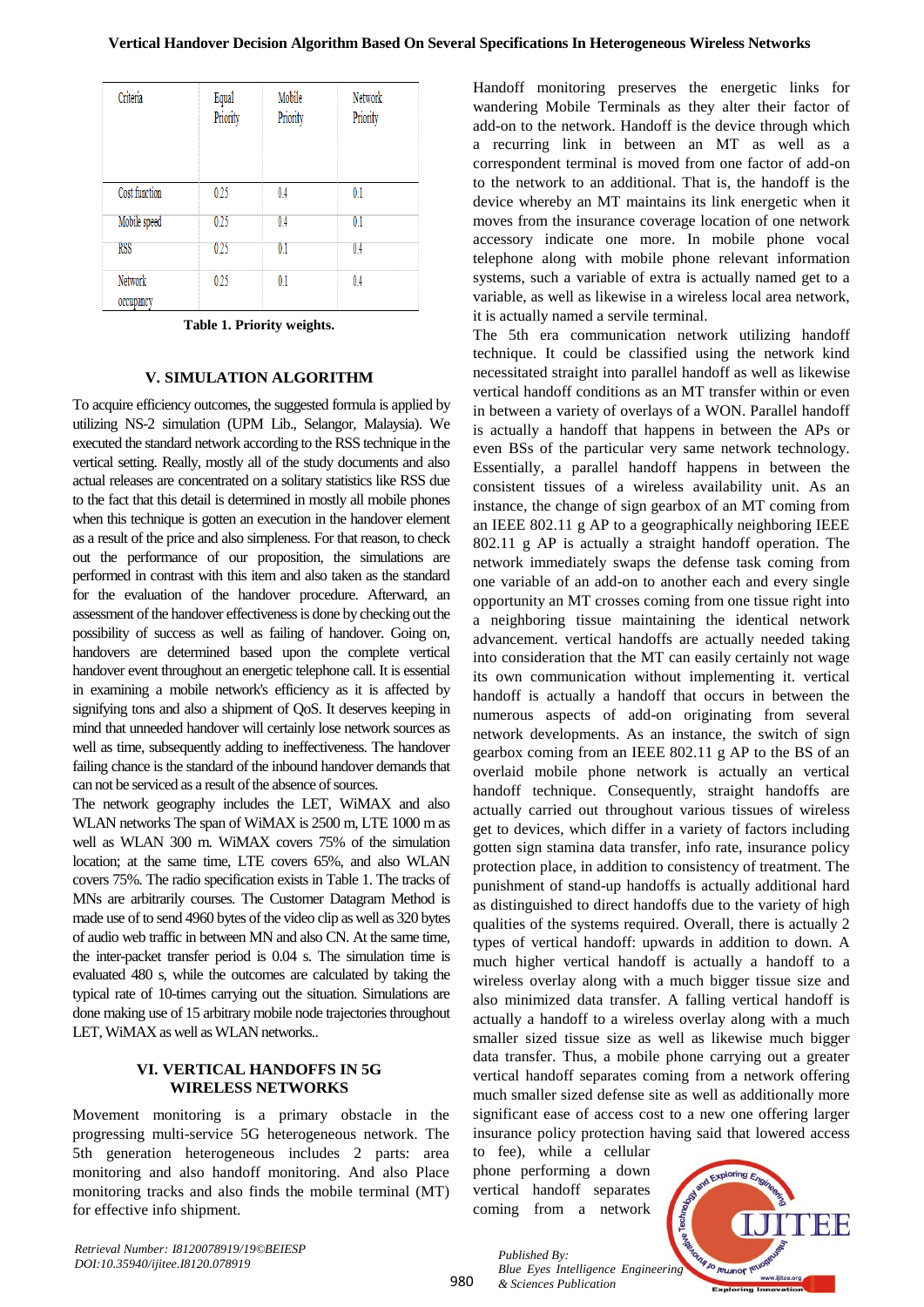providing greater defense place as well as likewise decreased availability cost to a new one offering marginal insurance policy protection, however, more significant access to price.

The vertical handoff method may be divided straight into 3 phases:

- Network discovery
- $\triangleright$  Handoff decision

#### *1. Network discovery*

The 5th generation wireless interaction is browsing a mobile terminal for obtainable wireless networks throughout the network exploration procedure. Multimode services are obtainable if promotions can be listened to by the Mobile Terminal. The most basic method to find obtainable wireless networks is to constantly maintain all user interfaces on. It is important to prevent maintaining the still user interface constantly on given that maintaining the user interface energetic regularly eats the battery power also without getting or sending out any type of packets.

#### *2. Handoff decision*

Handoff choice is the capacity to determine when to execute the vertical handoff as well as identify the most effective handoff prospect gain access to network. Horizontal handoff choices mostly depend upon the high quality of the network shown by the RSS as well as sources offered in the target cell. A handoff is made if the RSS from a neigh bouring BS surpasses the RSS from the existing BS by an established limit worth.

#### **VII. RESULTS AND DISCUSSION**

The 5th generation interaction Vertical handoff choice has actually just recently gotten much focus. Because various kind of vertical handoff choice formula is suggested in the study literary works. Due to the fact that the really initial team is actually located upon the regular technique of making use of the RSS integrated along with numerous other standards, as well as additionally in this particular newspaper is actually a system that the optimal really worth for the house cooking timer depends upon the reputation in between the quickly offered details rates in each system. The second team incorporates countless metrics like data transfer as well as likewise answer rate for handoff decision.the article writers suggest a policy-enabled handoff throughout a various network setting taking advantage of a variety of requirements like conveniently offered transmission capacity, electrical power consumption, in addition to expenditure.

The cost function fn of the network n is actually delivered through:

$$
f_n=w_b\cdot \ln(1/B_n)+w_p\cdot \ln(P_n)+w_c\cdot \ln(C_n)\;\;(\sum\quad w_i=1),
$$

Where wb, wp, as well as likewise wcare the body weights of the standards. The cost function is actually estimated for the conveniently on call get access to systems and also afterward made use of in the handoff option of the MT. The cost function-based vertical handoff option formula for

*Retrieval Number: I8120078919/19©BEIESP DOI:10.35940/ijitee.I8120.078919*

multi-services handoff existed in [9] The alternative of the excellent network, n\_opt, is actually located upon

$$
n\_opt = argmin(f^*) \ \forall \ n,
$$

Where *fn* is the handoff cost function for network *n,* and is calculated as

$$
f^{\scriptscriptstyle B} = \sum_{s} \quad (\prod_{i} \quad E^{\scriptscriptstyle B}{}_{s,i}) \sum_{j} \quad f_{s,j} \, (\textit{w}_{s,j}) \, N(Q^{\scriptscriptstyle B}{}_{s,j}),
$$

The regarding supplied N( Qns; j) is actually the maintained QoS requirements, given that Qns; j, representing the cost in the jth standard to complete remedies on network n, as well as likewise the fs; jis meant as fs;  $j$  (ws;  $j$ ). In fs;  $j$  (ws;  $j$ ) is actually the jth weighting attribute for option s as well as likewise Ens; i is actually the ith network extraction part of service s. The delivered to associate with the least pricey rate component worth find yourself being actually the handoff intended. However, merely the supplied transmission capacity as well as likewise the RSS of the supplied systems were actually taken into account in the handoff selection productivity distinguishes. In the 5th production, communication possesses a multimode terminal. In multimode terminal continues to be in a much better positioning to help make handoff selections considered that it possesses access to details connecting with its own capacities, as well as likewise understanding of lining access to systems and also consumer profiles. This demands the improvement of an incurable management unit accountable for locating quickly accessible access to systems as well as likewise for producing optimal network option located upon all gathered details. The optimal technique of the 5G network unit may be obtained along with the shared repayments of the tracking units possessed through both the network and also the Mobile Terminal. A network management body is going to absolutely be actually answerable for shared management of the various network resources and also the requirement of QoS to consumers. A TMS possessed due to the MT is going to absolutely be actually responsible for the clever monitoring of the MT's ailment, for pinpointing provided get to systems at the MT, for creating optimal ease of access network choice, as well as additionally for interaction along with the NMS. In existing a mobile phone incurable type for devices managing in various setups, that includes understanding for preserving motion along with roaming throughout access to systems.

## **VIII. CONCLUSION**

In this paper, we research concerning  $5<sup>th</sup>$  generation system. As well as additionally listed below we boost the price of details cost along with a collection of the system. This system will absolutely take 2 different signals. as well as additionally the handoff technique will definitely occur. A considerable challenge of the progressing 5G wireless networks is smooth vertical handoff throughout the multi-

service heterogeneous wireless availability networks.



*Published By: Blue Eyes Intelligence Engineering & Sciences Publication*